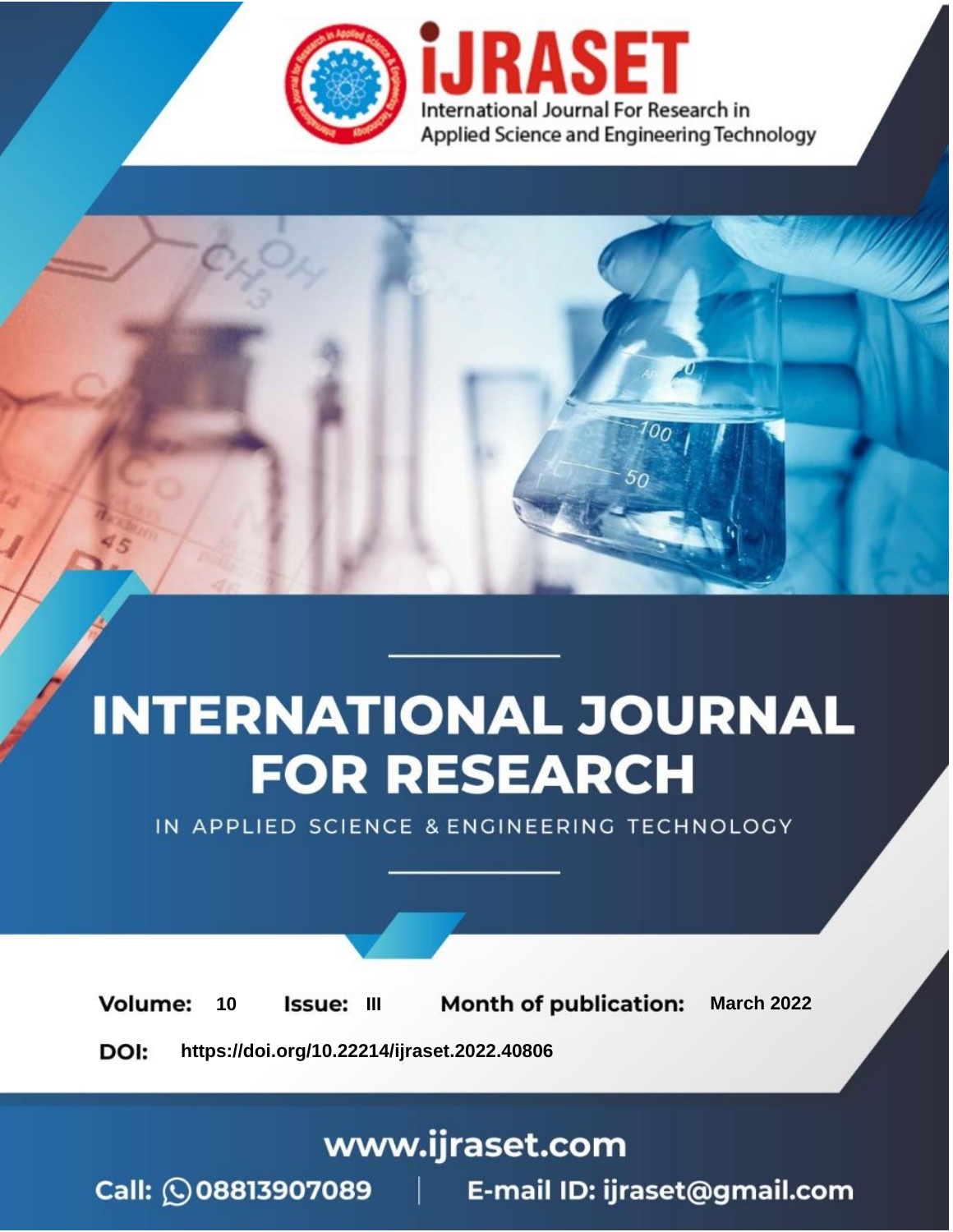

International Journal for Research in Applied Science & Engineering Technology (IJRASET**)**  *ISSN: 2321-9653; IC Value: 45.98; SJ Impact Factor: 7.538 Volume 10 Issue III Mar 2022- Available at www.ijraset.com*

### **MyRoomie: A Roommate Finding App**

Vinay Tikoo<sup>1</sup>, Rishabh Jain<sup>2</sup>, Palana Sheth<sup>3</sup>, Harshal Dalvi<sup>4</sup>

*1, 2, 3Student, <sup>4</sup>Professor, Information Technology Engineering, DJ Sanghvi College of Engineering, Mumbai, India*

*Abstract: Accommodation in today's world has been soaring at high rates. In addition, to get a shelter that matches one's preference, budget, interest and proximity is a challenge. This problem becomes even more bigger if the person looking for accommodation is a bachelor. For bachelors, factors like affordability, proximity to the university, similar company etc. matters the most. There are number of websites and mobile apps that provide facilities for finding vacant apartment, but as of now, there is no such mobile app that helps to find roommates of choice in a new city. This application is aimed at trying to solve the major accommodation problem for bachelors. This application consists of a variety of features like sending messages, potential match based on user's preferences and shortlisting.* 

*Index Terms: Data Analysis, Matchmaking algorithm, App Development, Flutter*

#### **I. INTRODUCTION**

Every day, we observe how technology helps us solve problems and make our lives more productive. However, we did not see this shift in the typical method of locating relevant contacts in order to discover roommates travelling to new places for school or new jobs. People from many walks of life live in cities, making it difficult to find an apartment and roommate who meet your criteria for price, like, and compatibility. Living off-campus while attending university has been shown to increase by 13% in an average university research. There are numerous advantages to living off campus, including lower costs, more privacy, freedom, more space, and the opportunity to live with a more suitable roommate. This application provides a smooth approach for finding a roommate. Sending messages, searching by university name and address, finding a prospective match based on the user's preferences, and shortlisting are just a few of the capabilities. Our project attempts to address this widespread issue by developing an app that displays roommate and apartment listings and uses algorithms to match your profile with the most compatible roommates. Allocating dorms among college students and rooms among tenants are two examples of room allocation problems that arise regularly in practise. The process of creating a collection of pairs among social objects of one kind or two kinds is known as social matching. In our daily lives, we see social matching in a variety of ways, such as dancing couples formed by two groups of boys and girls, room mating of guys for dormitory lodging, job searching in the labour market, and so on. In social matching, social objects are treated as if they have a personality, much like humans, and are afforded the right to privacy against the forcible collection of sensitive personal information. Matching necessitates collaborative activity among social objects, which must be built on a social framework that includes common-goal setting and social guidelines for acceptable behaviour, communication protocols and message exchange systems Model and got an accuracy of 89 percent.

#### *A. Literature Related to Existing Systems*

*1) Tinder:* Tinder wants to clear the air on how its platform rates and presents possible matches, so it published a blog post on the issue today — but it kept things unclear. According to the blog post, the company's Elo score was a "heated topic" a few years ago, but the ranking tool has since been discontinued. The Elo score was created with the intention of allowing Tinder to rank people based on their beauty. Elo scores are also used to rate chess players, but in the context of Tinder, the higher a person's allocated score went up the more people swiped right (or Liked) their profile. Their card would then be served to other people with comparable scores, ensuring that only the most desirable individuals interacted with one another. People argued that these ratings kept attractive people talking to each other and allowed undesirable people to suffer in a low ranking on Tinder, where profiles are relatively limited in scope and a person's appearance frequently fuel most of the desire to match. Tinder modifies the potential matches a user sees when someone interacts with his or her profile, according to the company. Within 24 hours of taking action, the organisation reorders this user's prospective match profiles. Tinder's blog article isn't very specific, but it sounds like Tinder is using something akin to the Gale-Shapley algorithm, or the algorithm Hinge claims to employ. This programme looks for trends in people's likes. If I like one person and another lady on the platform likes him, we might have similar tastes. Tinder could show me a profile she likes on the platform that I haven't seen yet in the hopes that I will like it as well.

**II. LITERATURE SURVEY**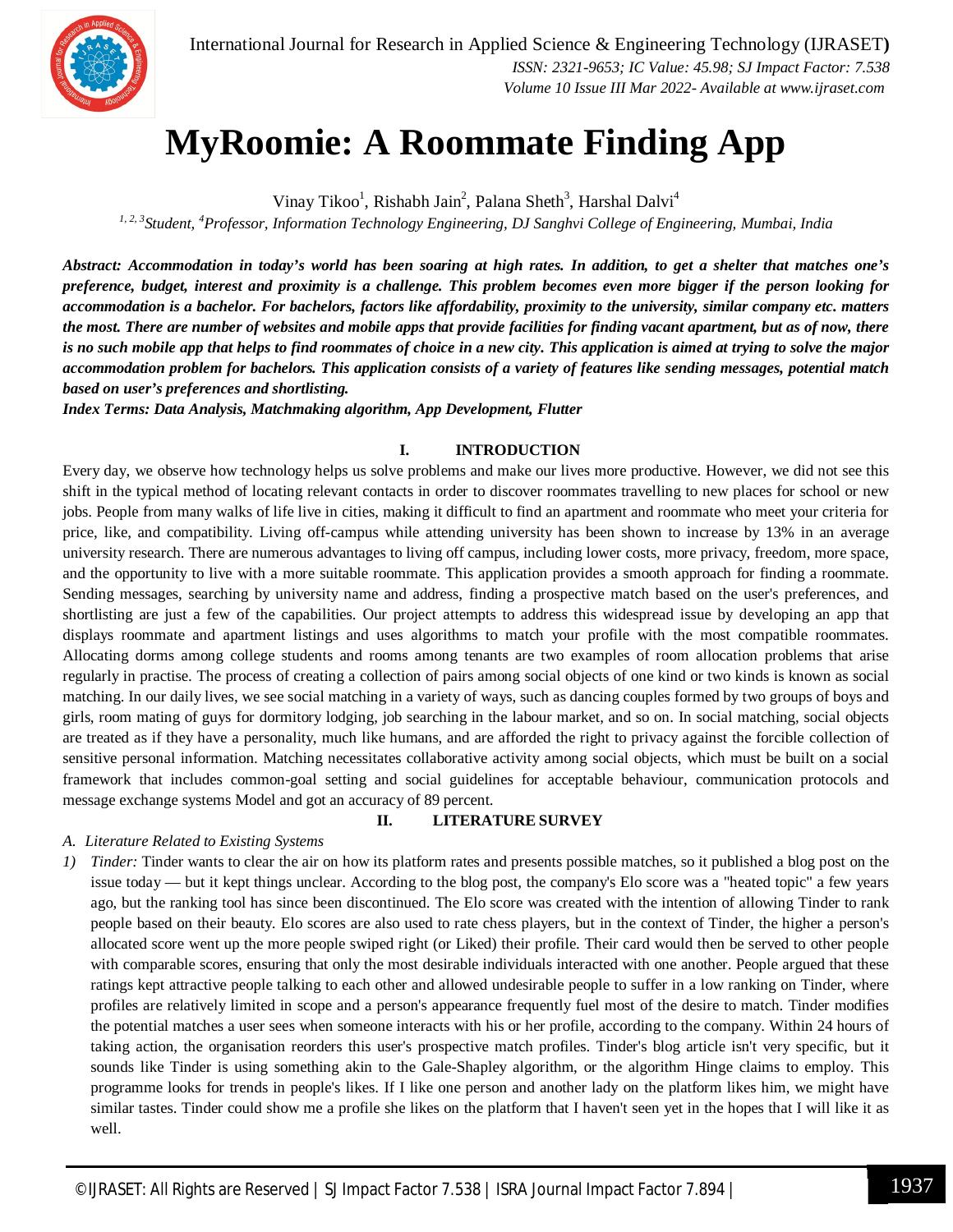

 *ISSN: 2321-9653; IC Value: 45.98; SJ Impact Factor: 7.538 Volume 10 Issue III Mar 2022- Available at www.ijraset.com*

- *2) Bumble:* Bumble, like other dating apps, hasn't explained how its algorithm works. What factors does Bumble consider when deciding who to show you? First and foremost, they advise that you set up your filters. This informs the system on how to best provide you with potential matches. The more detailed your filters, the more likely you are to find someone you desire. If you can't go 40 miles to meet someone for coffee, then restrict your search radius. The best profiles are displayed first while swiping away. On any given day, these are usually the profiles with the most interaction. This theory has sparked a lot of controversy. These tactics will quickly double your everyday matches. Aside from the risk of someone swiping right, photographs that are blurry, grainy, or low quality might penalise your profile and cause it to be viewed less. Bumble uses a variety of methods to estimate how popular a profile is, including presenting it to a huge number of users. It then gives it a starting score. To do this with a new profile, it is displayed to a huge number of other profiles while it is still fresh. This will provide them with all of the data they require to rank it. It's possible that resetting your profile will result in matches. If you are not matching after a few weeks, it may be worth deleting your profile, making a new profile, adding some new photographs, and editing your bio to "test" what works and what doesn't. The girl who has already swiped you on the right will be revealed first. In addition to the most popular profiles, those who have swiped right will appear at the top of the profile deck. That's why you'll usually receive matches at the start of a swiping session, and afterwards they won't happen as frequently, if at all.
- *a) Synchronise The Queue:* Checking your discussion page and the Match Queue will let you know if you've been swiped ahead of time. Check out our in-depth post on how the Bumble Match Queue works for more information. You'll need to start a discussion once you've found a match.
- *b) Methods/Procedures used by Dating Websites:* Scholarly sources, academic journals, and recent media pieces were used to compile the information for this research review. I used the ProQuest and Google Scholar databases in particular when looking for scholarly literature. Because they offered this research with tests relevant to online dating applications as well as insights from users on online dating applications, I felt it was vital to use articles recently published online and in magazines. Uses and Gratifications Theory, online dating programmes, Tinder, Bumble, and representation were among the topics and phrases entered into the search enginesAs described in the methodology section of this chapter, several of the searches yielded sufficient results for my research. However, certain searches yielded insufficient results in terms of representation, the Uses and Gratifications Theory, and specific dating applications, so I narrowed my search terms and phrases. When I was looking for materials for this study, I made a point of looking for information that was not biassed toward my own opinions so that I could get a variety of perspectives. For example, I looked for articles about online dating apps written by guys, so my study wasn't limited to female-oriented literature. Finding a variety of articles on different sorts of mobile dating apps, such as Tinder and Bumble, was crucial to this study because it displayed many different perspectives on online dating and demonstrated how an individual's depiction might alter depending on the programme.
- *3) Splitwise:* Splitwise is a free programme that allows users to share bills with their friends. If a group has to split the cost of a bill, Splitwise ensures that everyone who pays is refunded for the proper amount and with the fewest transactions possible. When a bill is due, Splitwise users can receive an email reminder, and the app also allows them to submit an IOU to someone else in the group. The software is touted as a means to keep track of unsecured debts such as rent, food and travel expenses, bills, and other expenses. Splitwise users keep track of who they owe, who owes them, and why on the appBecause a user may input any spending to the app as soon as the cost is incurred, this service eliminates the need to keep receipts. Splitwise can track each expense and the amount each individual in the group owes when splitting bills with friends and relatives. Splitwise then allows users to add up all of their expenses and have the entire amount automatically transferred to the rest of the group.
- *4) Real Estate Websites (99acres):* It is an online forum where buyers, sellers, and brokers/agents can rapidly, effectively, and affordably exchange information about real estate properties. You may advertise a property, search for a property, browse through properties, create your own property microsite, and stay up to speed with the latest real estate news and trends at 99acres.com. This app, created by the popular property search engine 99acres.com, provides the same user experience on the move as the website. The software, which is available for Android users for free, allows you to search for rental houses and view high-resolution photos, videos, and maps. It is most renowned for the wide range of alternatives it offers, with over 10 lakh properties listed across the country. It also guarantees landlords and interested tenants immediate contact via phone calls, texts, or e-mail.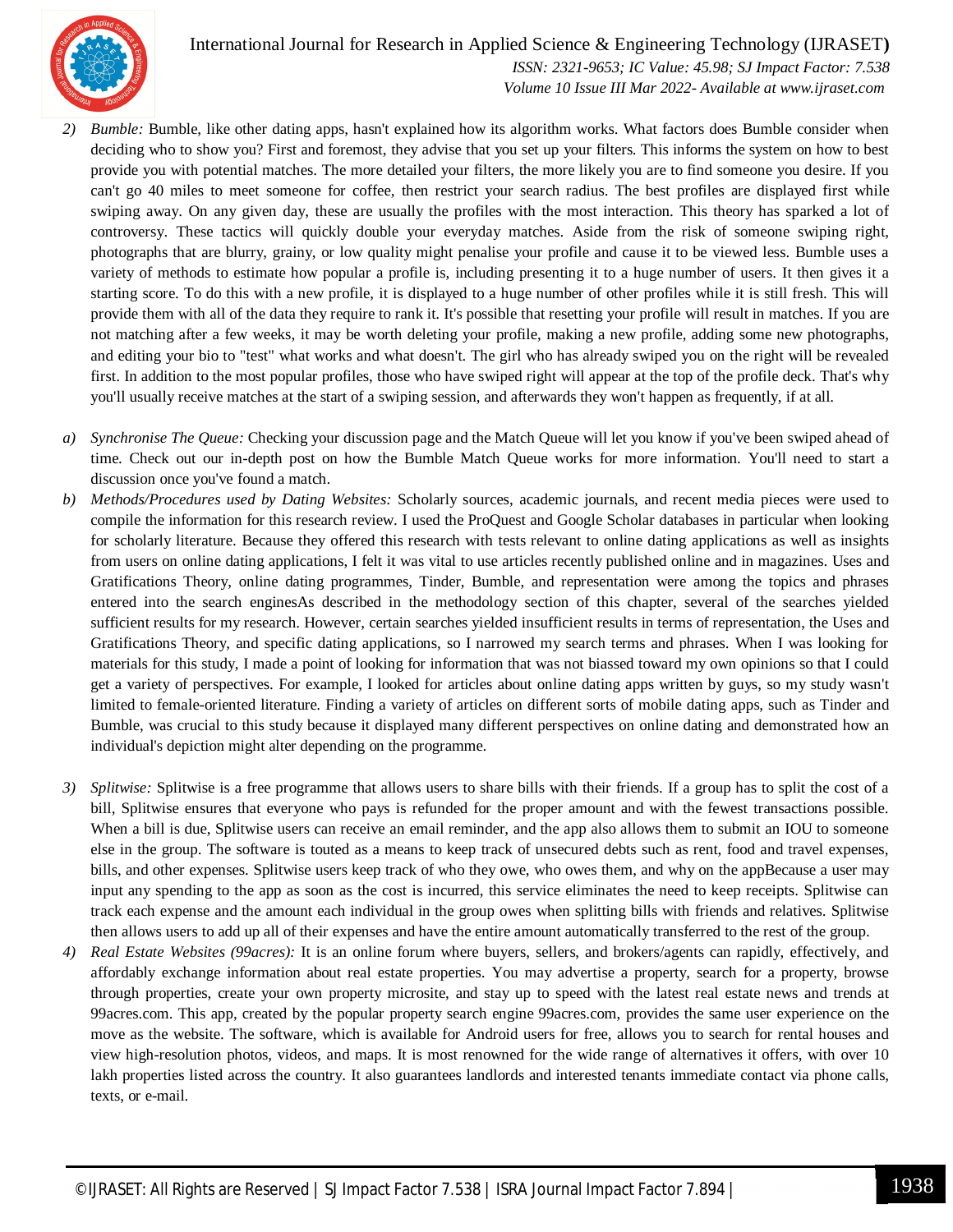

 *ISSN: 2321-9653; IC Value: 45.98; SJ Impact Factor: 7.538 Volume 10 Issue III Mar 2022- Available at www.ijraset.com*

#### *B. Literature Related to Algorithms*

*1) Stable Marriage Problem:* The stable friend drawback includes grouping n persons into n/2 disjoint pairs in such the way that no 2 people that aren't matched along like one another to their partners. enable two males (m1 and M2) and two females (w1 and w2) to require part. Let' decision money supply' preferences list w1, w2. Let' call m2' preferences list w1, w2. We'll sit down with w1' selections as m1, m2. We'll refer to w2' choices as m1, m2. The pairing m1, w2, w1, m2 is unstable as a result of m1 and w1 would choose each other over their allotted companions. The matching m1, w1 and m2, w2 is stable since no 2 individuals of female would choose one another over their allotted spouses. Lists of preferences may be accustomed type sturdy marriages at any time (See references for proof). For getting a stable match, the Gale–Shapley rule is as follows: the concept is to travel through all of the free males whereas there are still any accessible. each free man pays a visit to every of the ladies on his preference list within the order within which they appear. He inquires concerning the supply of every lady he meets, and if she is, they become engaged. If the girl isn't available, she has the choice of declining his provide or cancelling her current engagement, whichever she prefers. As a result, if a girl encompasses a higher option, an engagement could also be referred to as off. The Gale-Shapley rule has an O time complexness (n2). Set all men and ladies free whereas there's a free man. m who still has a woman w to propose to  $w = m'$  highest ranking such lady to whom he has not nonetheless planned if w is free  $(m, w)$ to become engaged else some combine (m', w) already exists if w prefers m to m' (m, w) already exists if w prefers m to m' The technique employed by air current and astronomer to spot a stable match uses a basic delayed acceptance strategy that includes proposals and rejections. counting on who makes the proposals, the man-oriented rule and therefore the woman-oriented algorithm are 2 totally different approaches. Figure 2.2-1: SMP normally The input may be a two-dimensional (2\*N)\*N matrix, wherever N is that the variety of girls or men. Rows zero to N-1 represent men' preference lists, whereas rows N to  $2*N$  – one represent women' alternative lists. The numbers for men vary from zero to N-1, whereas the numbers for girls vary from N to  $2*N - 1$ . an inventory of married couples emerges as a result.



Figure 2.2-1 general SMP

*2) Extended Gale-Shapely Algorithm:* The technique employed by Gale and astronomer to spot a stable match uses a basic delayed acceptance strategy that includes proposals and rejections. Counting on who makes the proposals, the man-oriented algorithm and therefore the girl-oriented algorithm are 2 totally different approaches.



Figure 2.2-2 matching of A and B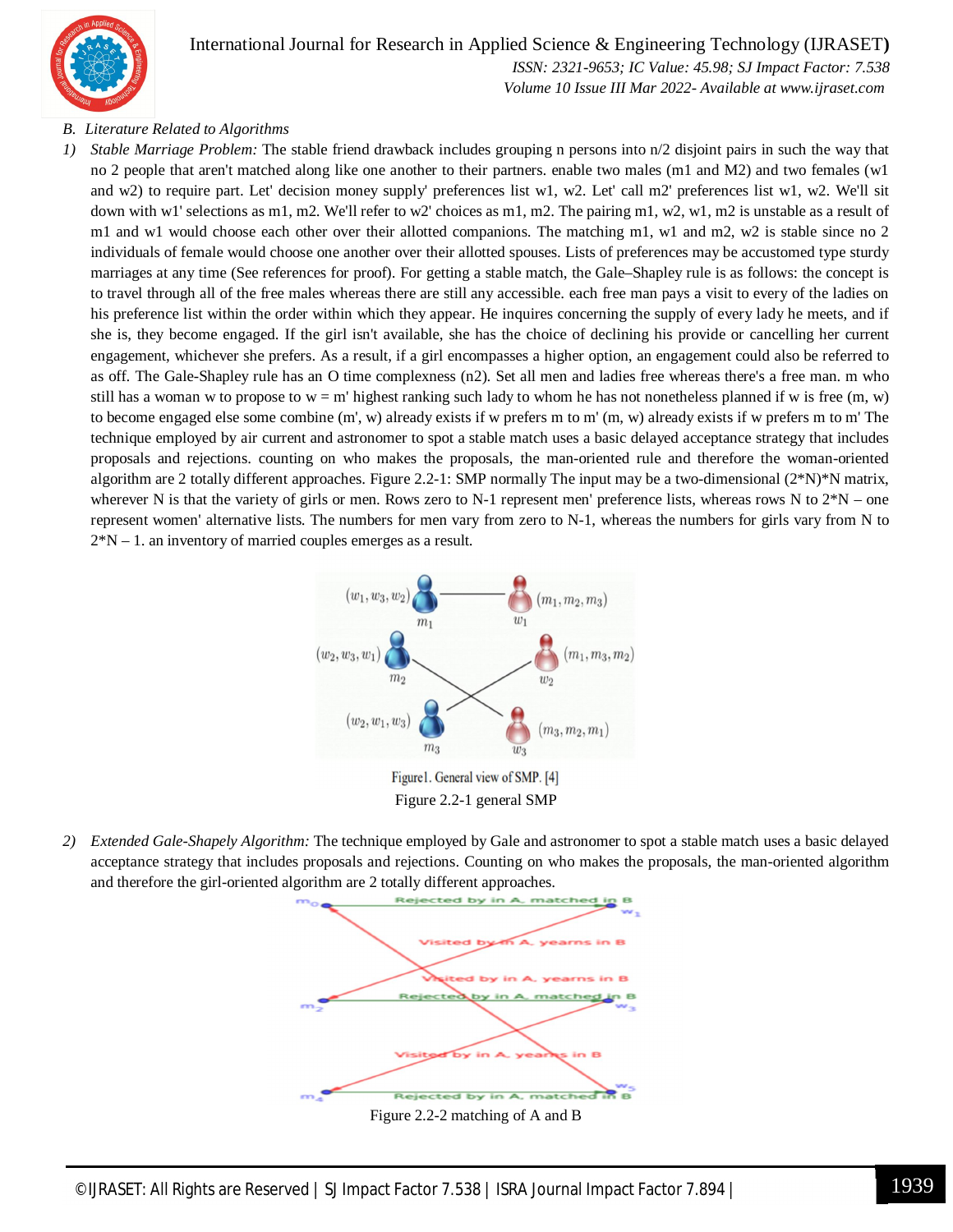

 *ISSN: 2321-9653; IC Value: 45.98; SJ Impact Factor: 7.538 Volume 10 Issue III Mar 2022- Available at www.ijraset.com*

Within the men-oriented method, every guy m proposes to the primary woman w on his list whom he has not already planned to. If w becomes available, she's going to marry m. If w prefers m to her current betrothed m, she will reject m, who will become available, and w will marry m. Otherwise, w prefers her current betrothed to m, thus w rejects m, exploit m single. This method is continual whereas some men stay free. The approach is a dead ringer for the woman-oriented algorithm, with the exception that girls create the proposals. The man-oriented and woman-oriented algorithms, respectively, come back stable pairings that are man- and woman-optimal. The man-optimal stable matching has the property that every guy receives his best potential partner in any stable matching. whereas every male has his very best companion in any stable pairing, any woman could have her worst possible mate at identical time. On the opposite hand, the woman-oriented rule suffers the same problem.

| <b>Algorithm 1</b> Extended Gale-Shapley algorithm [2] |  |
|--------------------------------------------------------|--|
| 1: assign each person to be free                       |  |
| 2: while some man $m$ is free do                       |  |
| 3: begin                                               |  |
| 4: $w =$ first woman on m's list:                      |  |
| 5: if some man $p$ is engaged to $w$ then              |  |
| 6: assign $p$ to be free;                              |  |
| 7: assign $m$ and $w$ to be engaged to each other;     |  |
| 8: for each successor $m'$ of $m$ on $w'$ list do      |  |
| 9: delete the pair $(m', w)$                           |  |
| $10:$ end:                                             |  |

The Gale–Shapley algorithm has several "rounds" (or "iterations"): every unengaged man proposes to the woman he likes best within the initial round, and so b) each woman responds "maybe" to her favorite wooer and "no" to the remainder of the suitors in the second round. She is then "engaged" provisionally to the person she has so far preferred, and he's conjointly conditionally engaged to her. In every future round, each unengaged man proposes to the most-preferred woman he has not antecedently planned to (regardless of whether or not the woman is already engaged), and so b) if she isn't presently engaged or if she chooses this man over her existing provisional partner, each woman replies "maybe" (in this case, she rejects her current provisional partner who becomes unengaged). AN already-engaged woman' right to "trade up" is protected by the transient nature of engagements (and, within the process, to "jilt" her until-then partner). this system is continued till everyone seems to be actively participating.

*3) An Efficient Algorithm for Solving SRP:* The stable roommates drawback has been a nontrivial open problem until Irving created the primary polynomial time algorithm that determines whether or not a specific instance of the stable roommates problem admits a stable matching and, if so, discovers one. In his paper, Irving proves that the planned algorithm has  $O(n2)$ complexity.



Figure 2.2-3 soucre to sink

They name the algorithm here as *alg*-IRVING consisting of two phases:

The Initial innovate turn, every player makes a suggestion to his teammates. because the sequence of bids progresses, each participant employs the following strategies: 1) If I receive a suggestion from j, he either a) rejects it as a result of he already has1 a superior bid from somebody higher on his preference list than j, or b) reserves it for thought whereas rejecting his current bid because it's inferior to j. 2) If someone on his priority list rejects me, he continues to propose till I realize a mate. This rule section can finish with either I each participant having a bid or (ii) one person being rejected by everyone. If (ii) occurs, the procedure will conclude with no matches, indicating that the issue isn't resolved. If everybody encompasses a bid at the tip of the primary section of the algorithm, the preference list of potential mates for j, who holds a bid from I, may be "reduced" by removing from it.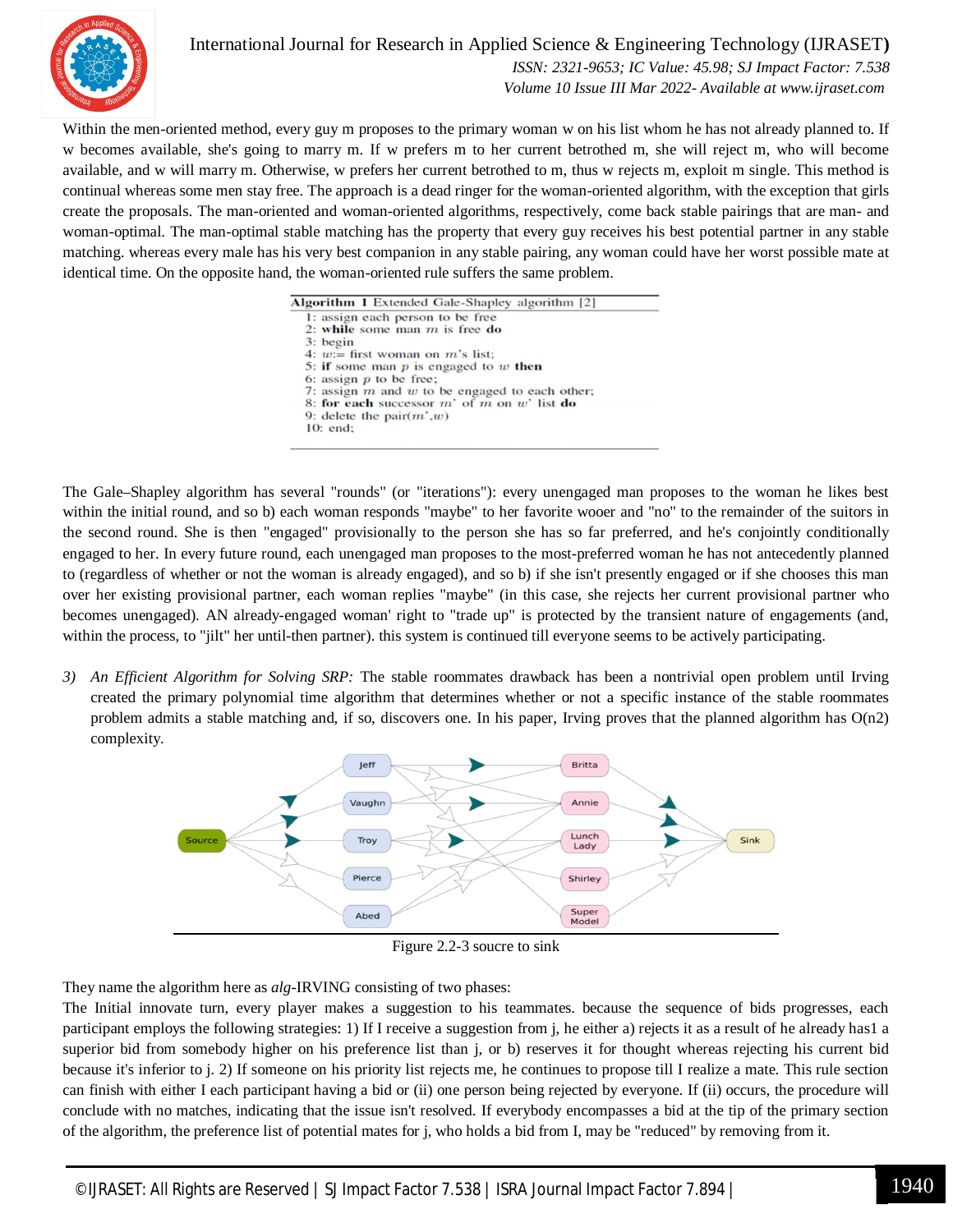

 *ISSN: 2321-9653; IC Value: 45.98; SJ Impact Factor: 7.538 Volume 10 Issue III Mar 2022- Available at www.ijraset.com*

*4) Reductions:* Everyone for whom j has a soft spot for I • everyone who has had a bid from somebody they like to j. Reductions is that the approach through that these procedures are carried out. Players I and j are aforementioned to be matched if their reduced preference lists solely comprise j and I, respectively, and that they are therefore ignored within the second section of the procedure. S stands for ordered pairings of the kind  $(x,y)$ , wherever y holds a bid from x. y is expressed to be x' current favorite and therefore the initial item on his pared-down list of preferences. succeeding Stage. The second phase of alg-IRVING is to search out a rotation in S. within the case of a rotation, the set S is endlessly reworked by the applying of rotations. once applying rotation, if 2 players are matched, they're eliminated from S.  $(S) = (x1,y1),(x2,y2),...,(xk,yk),(x1,y1),$  where  $(x1,y1)$   $(S)$ is xl' current second favourite in his reduced preference list, and yl+1 is xl' current second favorite in his reduced preference list. once a good length rotation is obtained,  $x+1 = y$  for all l, this is often referred to as the even party case, this is often conjointly a symbol of no semipermanent compatibility. within the absence of an even party, rotation is performed by substitution the pairs (xl,yl) in S with the pairs (xl,yl+1) in S and so continuation the Reductions operation on the corresponding players' preference lists. The second section continues till no rotation is visible, signifying the invention of a stable match.

#### **III. PROPOSED SYSTEM**

This application streamlines the process of looking for a roommate. Sending messages, searching based on certain preferences, prospective matches based on user choices, and shortlisting are just a few of the features.

Android Material Design is used to create a visually appealing and interactive user experience. For people seeking for a roommate or an apartment, the proposed application will give a time-saving mobile and tablet Android software. Users who already have an apartment but are looking for a compatible roommate, as well as others who are new to town, will utilise the suggested system to find roommates before committing to an apartment.

Users can only use this app after registering. There are a few phases to the registration procedure. The user will receive login access to the app after finishing the registration process. The app allows the user to view and alter their profile and preferences when they have successfully logged in. Potential match will recommend matches depending on the preferences and interests of the user. The app has a function that allows you to shortlist people who are seeking for a roommate or who own an apartment.

This is an Android app that allows users to find roommates depending on their hobbies. Finding a roommate who is agreeable and like-minded to oneself is often tough. This software assists students and professionals in creating profiles and then searching for roommates using a variety of filters. It also allows you to view other users' profiles based on your search parameters.

- *A. Features*
- *1) User Options:* The following functionalities are available to the user in this app:
- *a)* The user's kind is determined once he or she logs into the programme. The current user may be seeking for a roommate or an apartment.
- *b*) The user can create an account for the app and fill out their preferences and information.
- *c)* The user can see his or her profile and preferences.
- *d)* The user can update their information by editing their profile.
- *e)* Based on their preferences, hobbies, and streams, the user can see potential matches with a percentage of compatibility.
- *f)* Other users can be added to a user's shortlist.
- *g)* Contact potential users via email.
- *2) Login:* After you open the app, a login window will appear. Users can access specific app features based on their role by inputting a valid username and password. Users will see an error notice if they input the wrong username or password.
- *3) Registration:* The user can register for the app after it has been opened. In order to do so, the user must specify the reason for registering. The second step would be to fill in basic information such as name, contact information, date of birth, gender, and so on. The third phase is gathering information on their schooling, occupation, tastes, and so on. The fourth stage for a user looking for an apartment is to enter apartment choices such as budget, room and apartment sharing preferences, type of home desired, and ready to move in date. The fourth stage for a person seeking for a roommate is to provide information about the apartment, such as the rent, the number of roommates, the address, the apartment website, the property photos, and the availability date. The fifth stage is to include hobbies and activities. The sixth step is for general preferences such as gender, eating habits, smoking habits, and additional notes.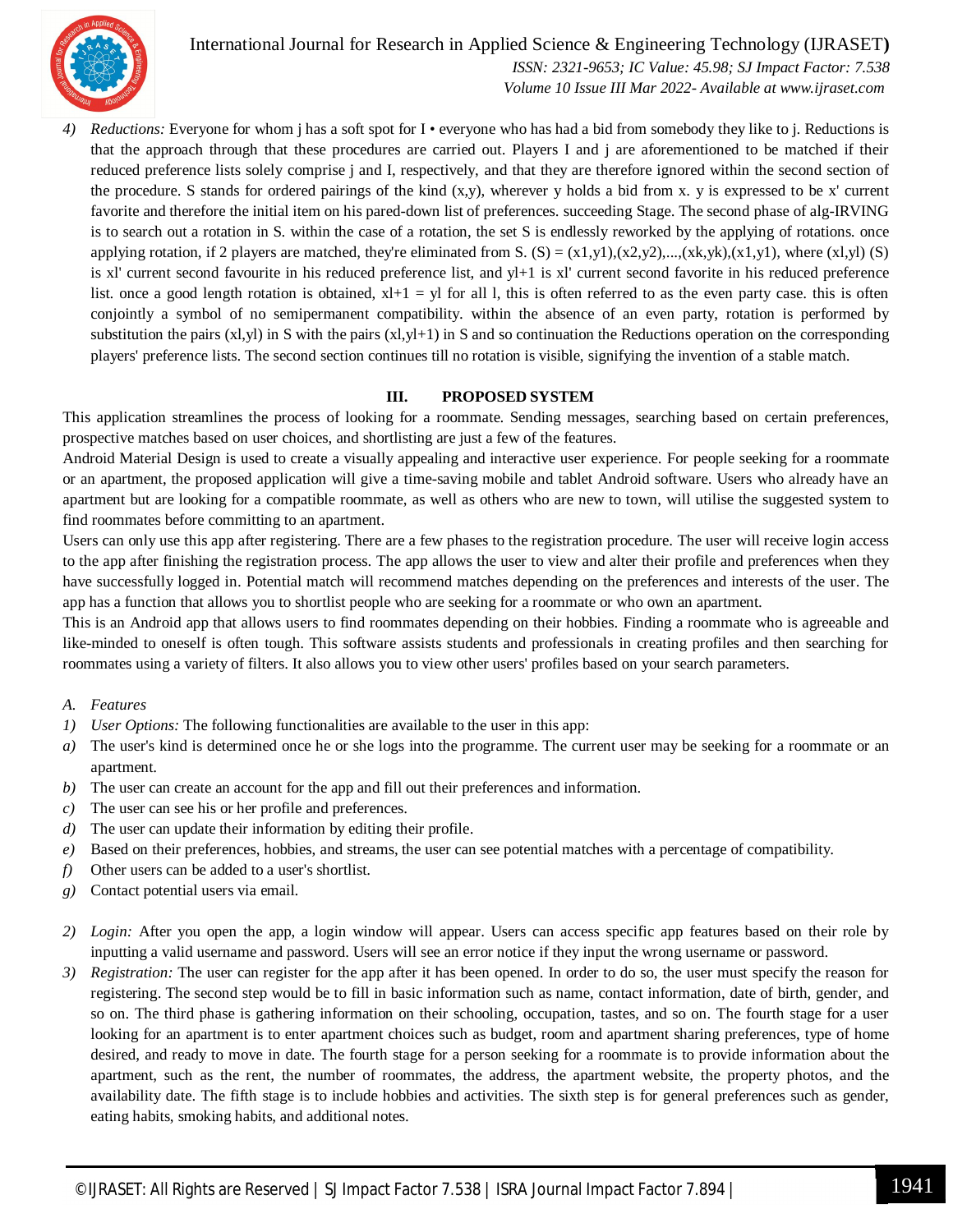

International Journal for Research in Applied Science & Engineering Technology (IJRASET**)**  *ISSN: 2321-9653; IC Value: 45.98; SJ Impact Factor: 7.538*

 *Volume 10 Issue III Mar 2022- Available at www.ijraset.com*

- *4) View Profile:* This page shows all of the information that a user provided throughout the registration process. Basic information, university-related information, housing preferences for users seeking for an apartment and apartment details for users looking for a roommate, interests and activities, and general preferences are all available to users.
- *5) Edit Profile:* After logging in to the app, the user can access the profile page and make changes to existing entries by clicking on the edit button icon.
- *6) Potential Match for user Seeking for Roommate:* After logging in to the app and selecting Potential Match from the menu, the user will be shown with all of their chosen matches, along with their percentage. Selecting any of these will bring up a detailed information page. When a user selects the "Add to Shortlist" button, their profile will be added to the list of shortlisted profiles. When a user selects the "Send Message" icon, a dialogue box appears, and the user can write a message and then send it to another user by clicking the "Send" icon.
- *B. Additional Features*
- *1) Expense Tracker:* Track all of your expenses, create a budget, and receive notifications based on your spending. It might be difficult to keep track of all of your expenses and keep a regular bill when you live with roommates. Our software will allow users to make notes on who they owe money to, who owes them money, and why. Finally, they will be able to pay their bills with only one click and one transaction.
- *2) Connect with People:* It might be tough to meet new individuals with similar interests when you relocate to a new town or community. It can be intimidating to be young and fresh to a city. As a result, we've decided to establish a community platform for everyone who has successfully registered on MyRoomie. This will provide people a sense of social comfort while they are so far away from home.

#### **IV. CONCLUSION AND FUTURE SCOPE**

This software comes in handy while looking for a roommate or a vacant apartment in a city. Uploading an apartment listing, roommate listing, locating a roommate, and finding roommate matches are just a few of the services. This software can be utilised by a wide spectrum of people who are visiting cities. It also offers a variety of communication options to link two users, such as app-to-app conversations, text messages to another user's phone, and direct email to other users. Additional features include an expense tracker that will track one's expenses, send warnings when spending exceeds the budget, and assist keep track of shared roommate costs and split them automatically. The app will contain a reach out to community forum where verified MyRoomie users can communicate with one another.

#### **V. ACKNOWLEDGEMENT**

The successful completion of this project would not have been possible without the help and guidance of many respected individuals. It gives us great pleasure to express our sincere

thanks, and gratitude to all of them. We are also thankful to our head of department

Dr Vinaya Sawant and our respected principal sir Dr Hari Vasudevan for their constant guidance. We are extremely grateful to our project in-charge Prof. Harshal Dalvi for his constant support and encouragement throughout the course of this project.

Our thanks and appreciation go to the college and staff for providing us with the necessary

resources and valuable suggestions. Our classmates and team members have given valuable inputs to this proposal which further gave us an inspiration to improve our project. We thank them all for their help to complete our project.

We express our sincere heartfelt gratitude to each of the individuals who helped us in successfully developing our project within the prescribed time.

#### **REFERENCES**

- [1] L. Convey, "The 10 Most Important Cryptocurrencies Other Than Bitcoin," Investopedia, 2021. https://www.investopedia.com/tech/most-importantcryptocurrencies-other-than-bitcoin/#:~:text=Below%2C we'll examine some,existence as of January 2021. (accessed Aug. 16, 2021).
- [2] "• Number of crypto coins 2013-2021 | Statista." https://www.statista.com/statistics/863917/number-crypto-coins-tokens/ (accessed Aug. 16, 2021).
- [3] P. Bucquet, M. Lermite, and A. Jo, "How many active crypto traders are there across the globe?", Accessed: Aug. 16, 2021. [Online]. Available: www.chappuishalder.com
- [4] "How Many Cryptocurrency Exchanges Are there? Cryptimi." https://www.cryptimi.com/guides/how-many-cryptocurrency-exchanges-are-there (accessed Aug. 16, 2021).
- [5] I. Makarov and A. Schoar, "Trading and arbitrage in cryptocurrency markets," Journal of Financial Economics, vol. 135, no. 2, pp. 293–319, Feb. 2020, doi: 10.1016/J.JFINECO.2019.07.001.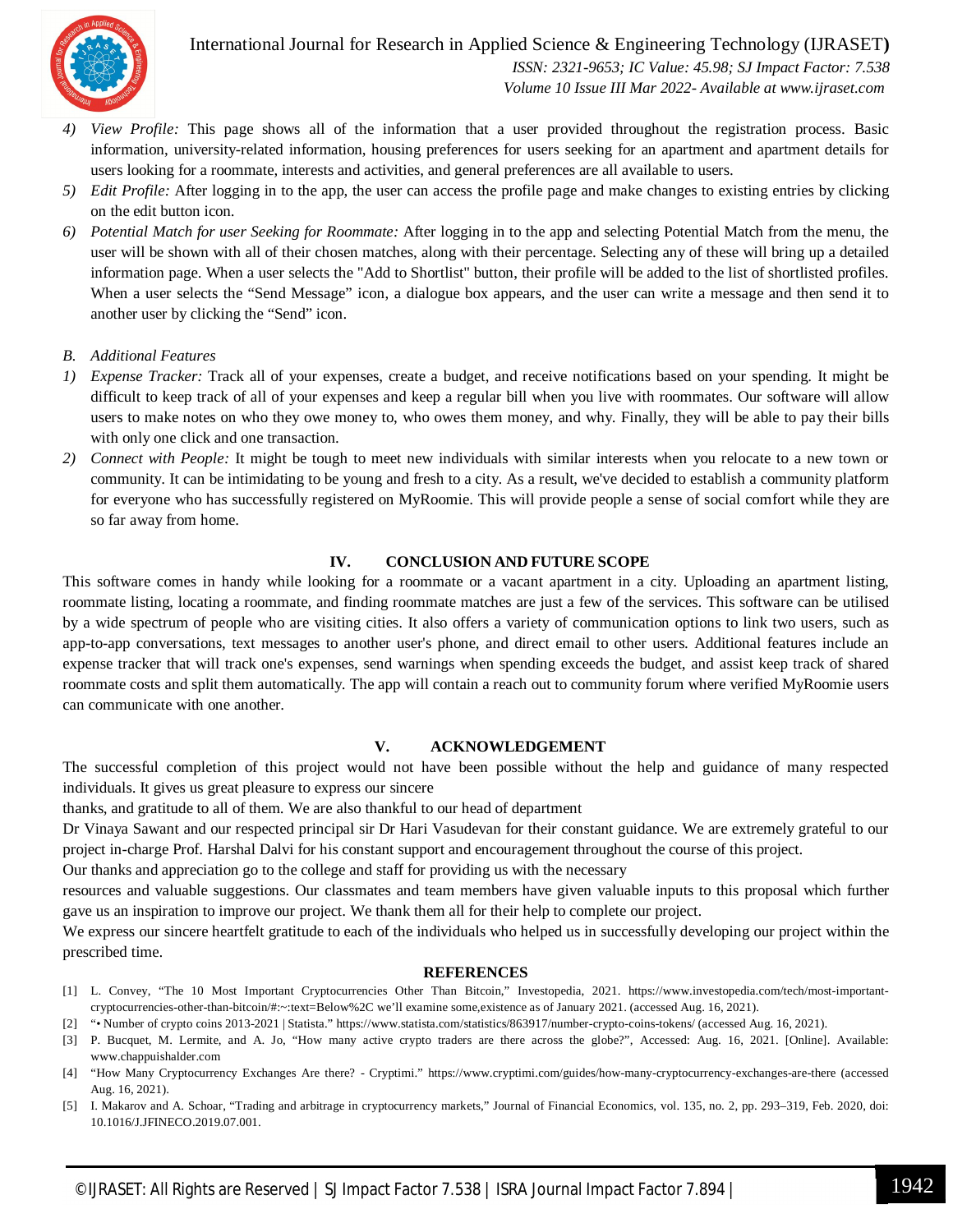

 *ISSN: 2321-9653; IC Value: 45.98; SJ Impact Factor: 7.538*

 *Volume 10 Issue III Mar 2022- Available at www.ijraset.com*

- [6] I. Moosa, "Triangular arbitrage in the spot and forward foreign exchange markets," http://dx.doi.org/10.1080/713665833, vol. 1, no. 4, pp. 387–390, 2010, doi: 10.1080/713665833.
- [7] N. Boonpeam, W. Werapun, and T. Karode, "The Arbitrage System on Decentralized Exchanges," pp. 768–771, Jun. 2021, doi: 10.1109/ECTI-CON51831.2021.9454673.
- [8] D. Shah and K. Zhang, "Bayesian regression and Bitcoin," 2014 52nd Annual Allerton Conference on Communication, Control, and Computing, Allerton 2014, pp. 409–414, Jan. 2014, doi: 10.1109/ALLERTON.2014.7028484.
- [9] "Welcome to python-binance v1.0.12 python-binance 0.2.0 documentation." https://python-binance.readthedocs.io/en/latest/ (accessed Aug. 16, 2021).
- [10] "Kucoin API python-kucoin 0.2.0 documentation." https://python-kucoin.readthedocs.io/en/latest/kucoin.html (accessed Aug. 16, 2021).
- [11] "Coinbase API A Introduction Guide AlgoTrading101 Blog." https://algotrading101.com/learn/coinbase-api-guide/ (accessed Aug. 16, 2021).
- [12] "Eli Elad Elrom Medium." https://elieladelrom.medium.com/ (accessed Aug. 16, 2021).